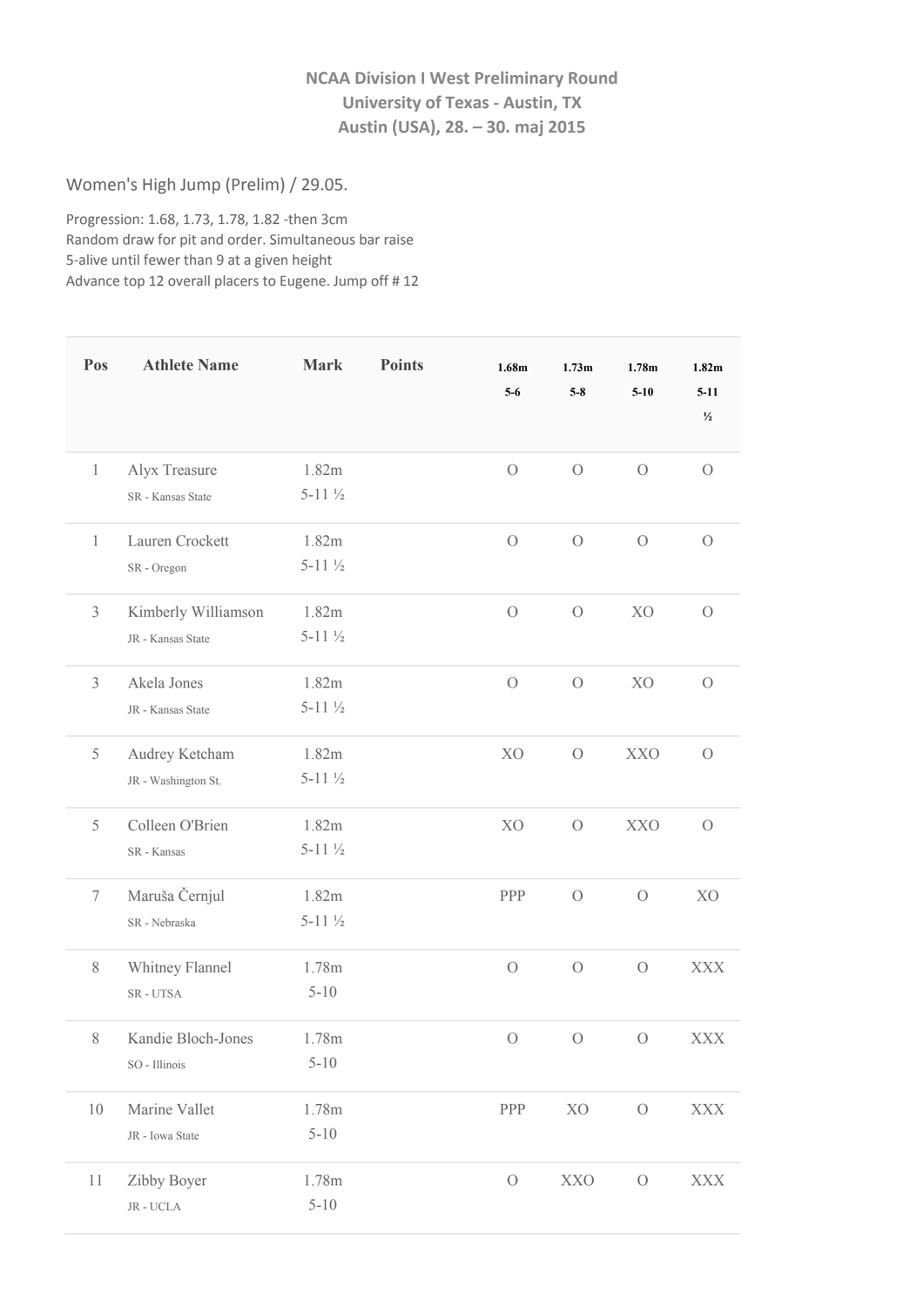| 11 | Danielle Bryan          | 1.78m    | $\bigcirc$     | <b>XXO</b>     | $\bigcirc$     | <b>XXX</b> |
|----|-------------------------|----------|----------------|----------------|----------------|------------|
|    | JR - Cal Poly           | $5 - 10$ |                |                |                |            |
| 13 | Alexis Walker           | 1.78m    | X <sub>O</sub> | $\bigcirc$     | X <sub>O</sub> | <b>XXX</b> |
|    | $SR$ - $UCLA$           | $5 - 10$ |                |                |                |            |
| 14 | Mary Wirth              | 1.78m    | $\overline{O}$ | XO             | <b>XXO</b>     | <b>XXX</b> |
|    | SR - South Dakota St.   | $5 - 10$ |                |                |                |            |
| 15 | Nicole Laws             | 1.73m    | $\overline{O}$ | $\bigcirc$     | <b>XXX</b>     |            |
|    | $SO - BYU$              | $5 - 8$  |                |                |                |            |
| 15 | Chennel Palmer          | 1.73m    | $\bigcirc$     | $\bigcirc$     | <b>XXX</b>     |            |
|    | FR - Northern Illinois  | $5 - 8$  |                |                |                |            |
| 15 | Charlotte Muschamp      | 1.73m    | $\bigcirc$     | $\bigcirc$     | <b>XXX</b>     |            |
|    | SR - Washington St.     | $5 - 8$  |                |                |                |            |
| 15 | Reka Czuth              | 1.73m    | $\bigcirc$     | $\bigcirc$     | <b>XXX</b>     |            |
|    | FR - Nebraska           | $5 - 8$  |                |                |                |            |
| 15 | Megan Glisar            | 1.73m    | PPP            | $\bigcirc$     | <b>XXX</b>     |            |
|    | SR - South Dakota       | $5 - 8$  |                |                |                |            |
| 15 | Lydia French            | 1.73m    | $\overline{O}$ | $\bigcirc$     | XXX            |            |
|    | SR - Cal St. Northridge | $5 - 8$  |                |                |                |            |
| 15 | Lindsay Vollmer         | 1.73m    | $\bigcirc$     | $\bigcirc$     | <b>XXX</b>     |            |
|    | SR - Kansas             | $5 - 8$  |                |                |                |            |
| 22 | Chaley Rath             | 1.73m    | XO             | $\overline{O}$ | XXX            |            |
|    | SO - Northern Iowa      | $5 - 8$  |                |                |                |            |
| 22 | Jessica Emde            | 1.73m    | XO             | $\bigcirc$     | <b>XXX</b>     |            |
|    | JR - UC Santa Barbara   | $5 - 8$  |                |                |                |            |
| 24 | Jordan Ward             | 1.73m    | <b>XXO</b>     | $\bigcirc$     | <b>XXX</b>     |            |
|    | SO - Boise State        | $5 - 8$  |                |                |                |            |
| 25 | Jena Hemann             | 1.73m    | $\bigcirc$     | XO             | <b>XXX</b>     |            |
|    | SR - Texas A&M          | $5 - 8$  |                |                |                |            |
| 25 | Shahaf Bareni           | 1.73m    | $\bigcirc$     | XO             | <b>XXX</b>     |            |
|    | SR - North Texas        | $5 - 8$  |                |                |                |            |
| 27 | Rhizlane Siba           | 1.73m    | X <sub>O</sub> | X <sub>O</sub> | <b>XXX</b>     |            |
|    | FR - Kansas State       | $5 - 8$  |                |                |                |            |
|    |                         |          |                |                |                |            |